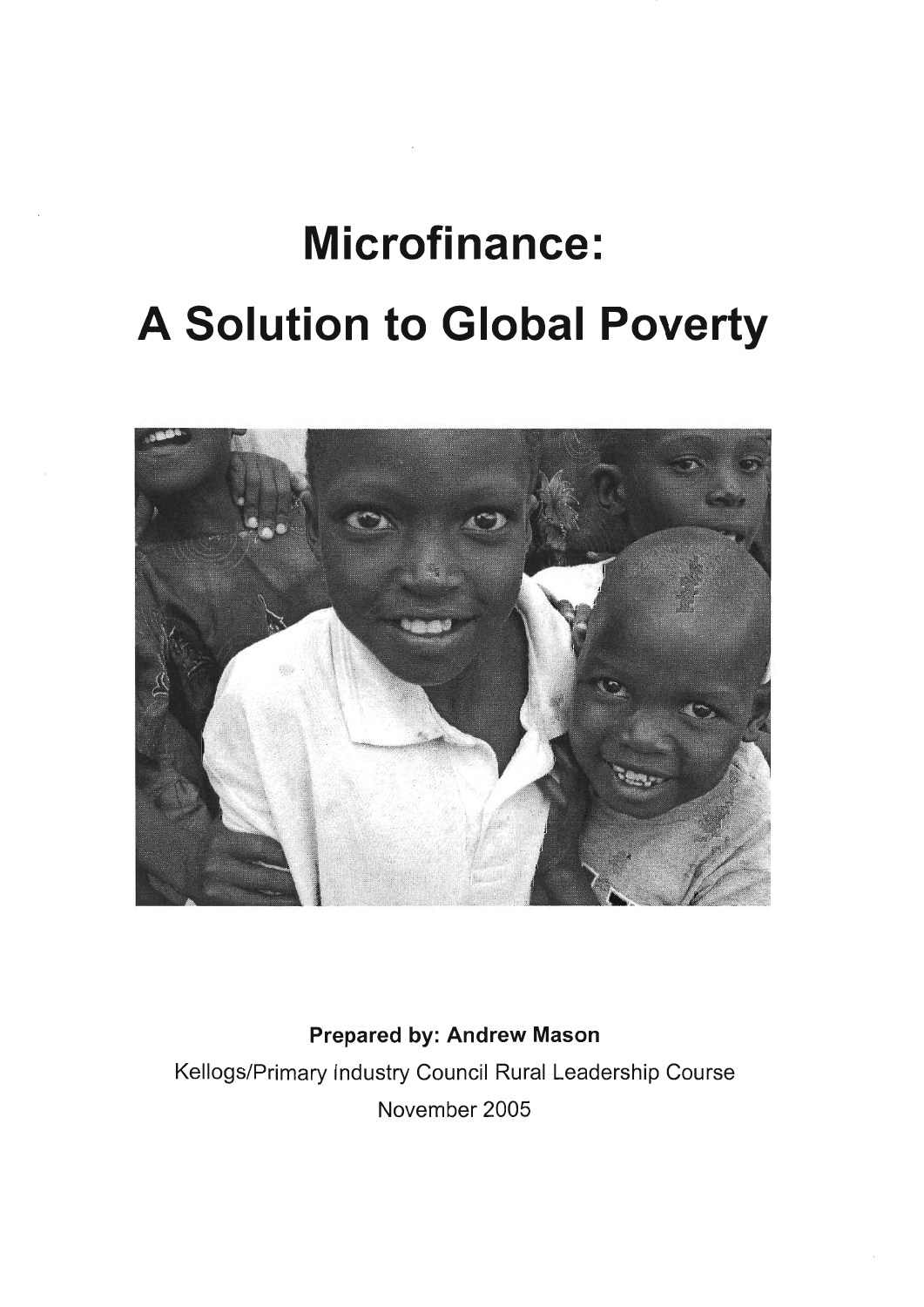# Microfinance: A Solution to Global Poverty

| <b>Contents</b>                                | Page |
|------------------------------------------------|------|
| 1. Executive Summary                           | 3    |
| 2. Introduction                                | 4    |
| 2.1 Objective                                  | 4    |
| 3. The Problem: Global Poverty                 | 5    |
| 3.1 What is Poverty?                           | 5    |
| 3.2 Who Really Cares?                          | 5    |
| 3.3 What Could Be Done?                        | 7    |
| 4. The Solution: Microfinance                  | 9    |
| 4.1 What is Microfinance?                      | 9    |
| 4.2 How does Microfinance work?                | 10   |
| 4.3 How does Microfinance benefit the poor?    | 12   |
| 4.4 How does Microfinance benefit a community? | 13   |
| 4.5 What are the limitations to Microfinance?  | 13   |
| 5. The Application: Case Study and Example     | 15   |
| <b>5.1 Vision Fund</b>                         | 15   |
| 5.2 Uganda                                     | 16   |
| 6. Summary                                     | 19   |
| 7. References                                  | 20   |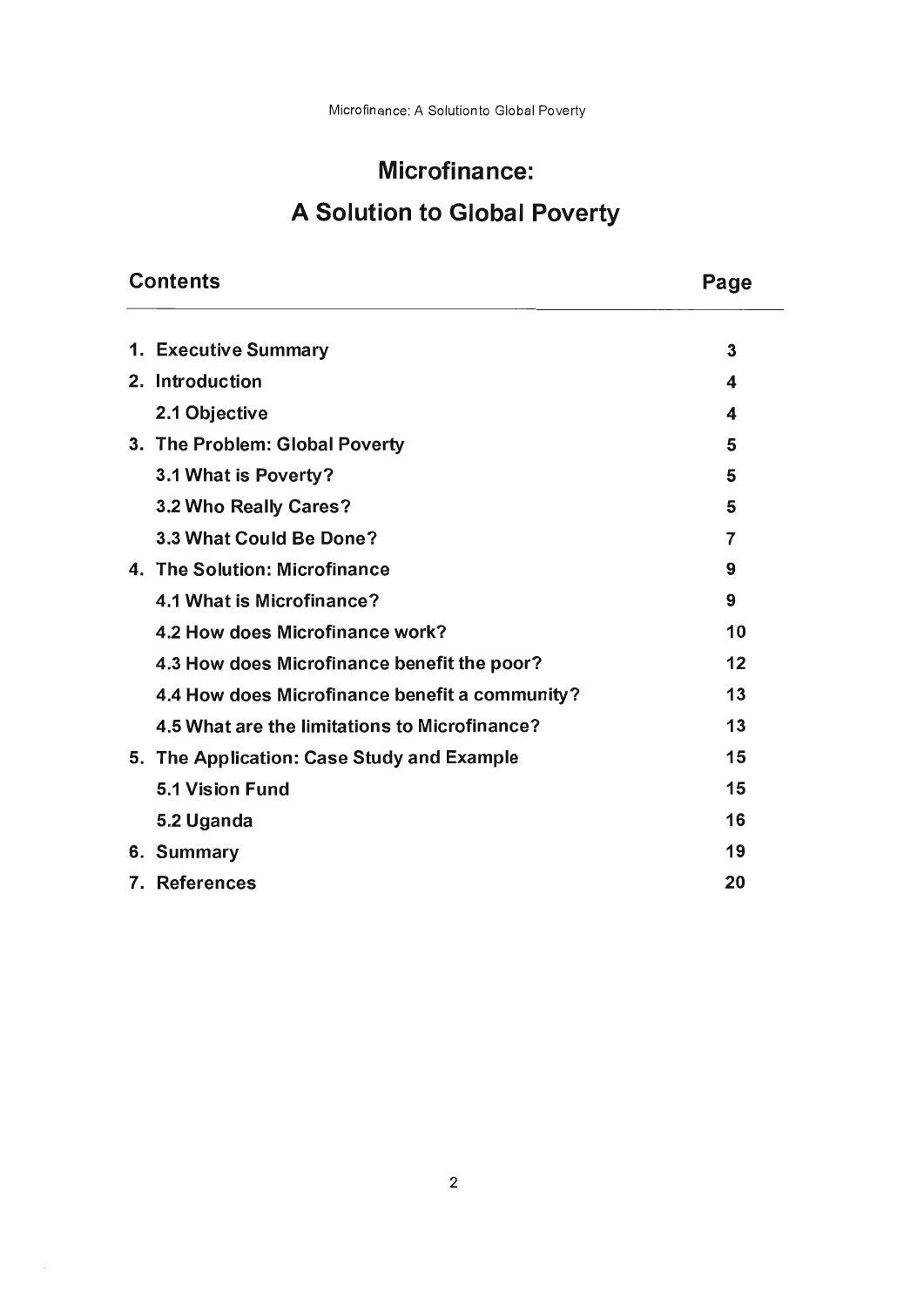# **1.0 Executive Summary**

Poverty is defined as scarcity and lack. Poverty has global impact with almost half of the worlds population living on less than US \$1 per day.

Poverty fuels instability and an insecure society. With the World becoming an ever smaller community, instability and insecurity in one nation affects the stability and cost of doing business in another. Global society benefits from peace and economic stability.

More than half a billion people in poverty could create jobs and increase their incomes if they had access to financial services.

Microfinance is the provision of financial services  $-$  loans, savings and insurance, to those excluded from the formal financial system. Typically the loans are small (as little as US \$25), for short terms (3 months) and unsecured. They benefit the poor by enabling them to increase incomes, smooth income streams, reduce vulnerability to economic shocks and improve quality of life. The provision of Microfinance is a hand up not a hand out.

Microfinance benefits community's by enabling the development of micro-enterprise, creating more jobs, increasing the supply of goods and services tothe poor, improving access to education and health and improving stability.

This report provides a concise summary of Microfinance in theory and practice and is aimed at motivating an inspiring others to get involved and make a difference.

3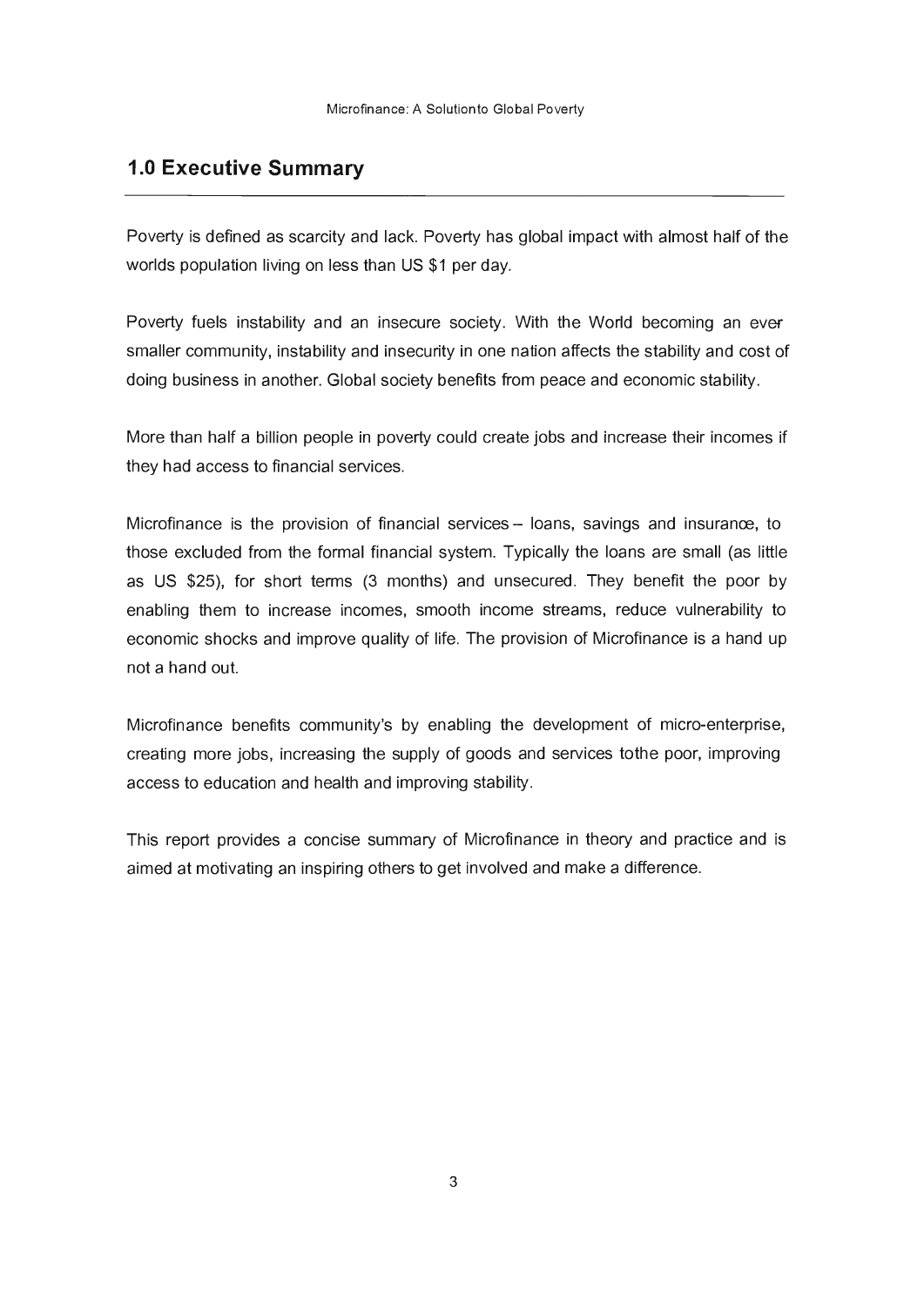# **2.0 Introduction**

Over one third of the worlds population live in extreme poverty- less than one USD per day. Over half the world's population live in poverty – less than two USD per day.

More than ever before the world is aware of the significant gap between rich ard poor, educated and uneducated, political stability and instability. The world is one big neighbourhood and even the fences are being removed or reduced in effect.

Consequently the situation in one back yard is having increased influence on the conditions in another. Extreme poverty goes hand in hand with unrest and can lead to political instability. Instability impacts on global business. It can also impact on personal safety, regardless of where you live.

Whether you are a socialist or capitalist, global society benefits from peace and economic stability. So everyone has a vested interest in reducing instability whether for ethical or moral reasons or purely to improve business.

Poverty is one of the factors than increase instability and greater costs of transacting business. However this report focuses on global poverty and a solution- Microfinance. What is it, how does it work, what are the limitations and what are some examples.

#### **2.1 Objective**

The planned outcome of this report is two fold:

- 1. Provide a concise summary of Microfinance in theory and practice.
- 2. Inspire the reader to consider how they may get involved: "Heck, I could do that!"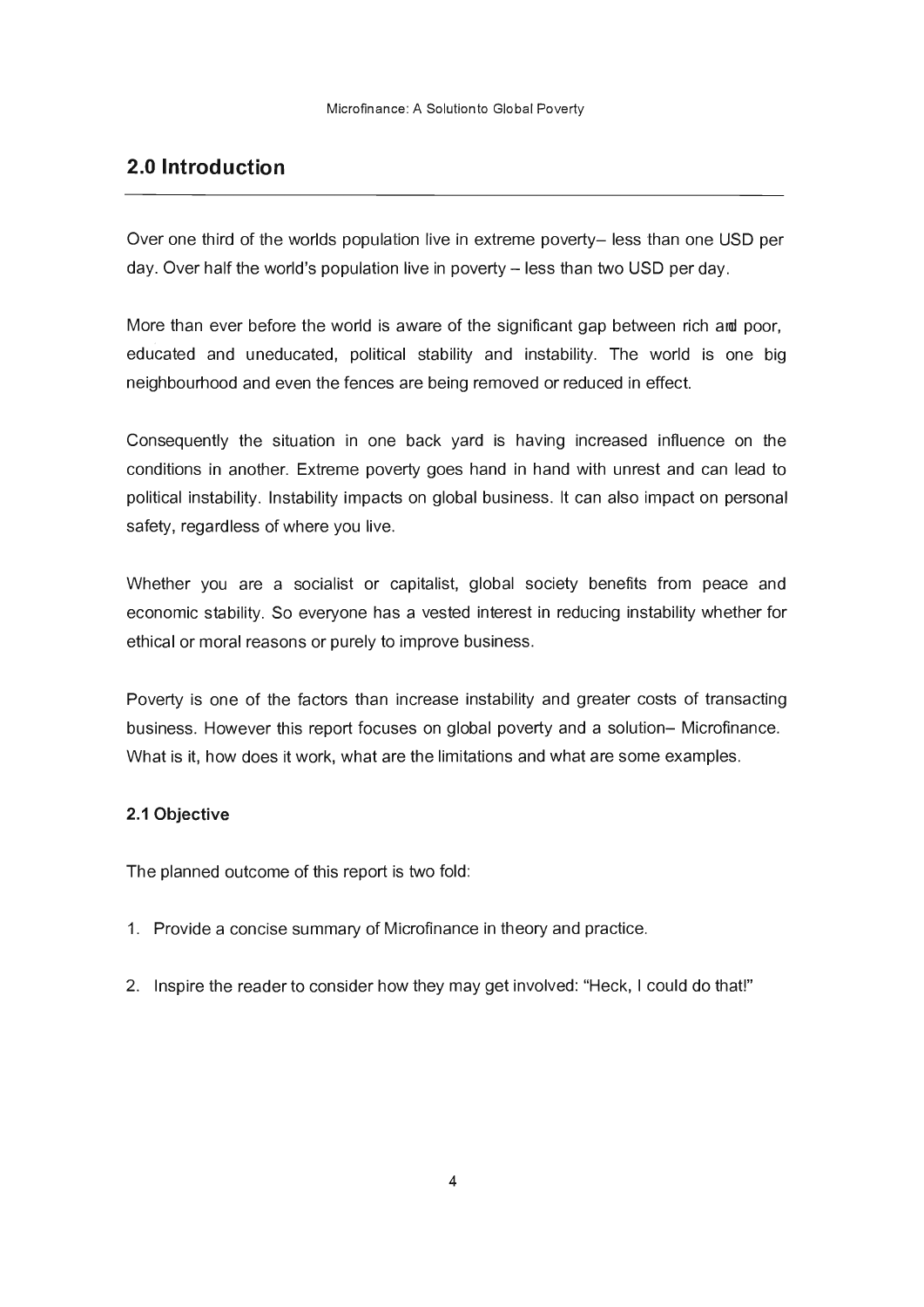# 3.0 The Problem: Global Poverty

#### 3.1 What is poverty?

Poverty is scarcity and lack. A lack of finance to fully  $\ell$ ed or educate a family; a lack of access to health; a lack of physical shelter. As a result of poverty, people are more vulnerable to economic shocks, disaster, violence and crime.

The United Nations classify poverty as earning less than \$2 USD/day. Exrteme Poverty is measured as earning less than \$1 USD/day (United Nations).

Of the World's population (6 billion) there are over 1.1 billion people (18%) that earn less than \$1 USD/day. Almost half of the World's population (2.7 billion people) earn less than \$2USD/day. As such, poverty has global impact.

The average income in New Zealand is in excess of \$70USD per day (Statistics NZ).

#### 3.2 Who Really Cares?

New Zealand is isolated from the rest of the World by a vast expanse of ocean and life is good here. No one is starvirg. Everyone has access to basic food, health and education. There is even govemment support for people who either cannot or choose not to support themselves. So who really cares about poverty?

For some it is all about leaving a legacy....departing this planet knowing that "the world" was a better place because of me".

There was a story told of a man who walked onto a beach where hundreds, if not thousands of starfish had washed up in a storm. They were doomed to die but for a little old lady, one by one throwing starfish back into the sea. The man scoffed and queried why she was bothering when there was no way she could make any difference; the task was overwhelming. But her response was "it made a difference to that one!"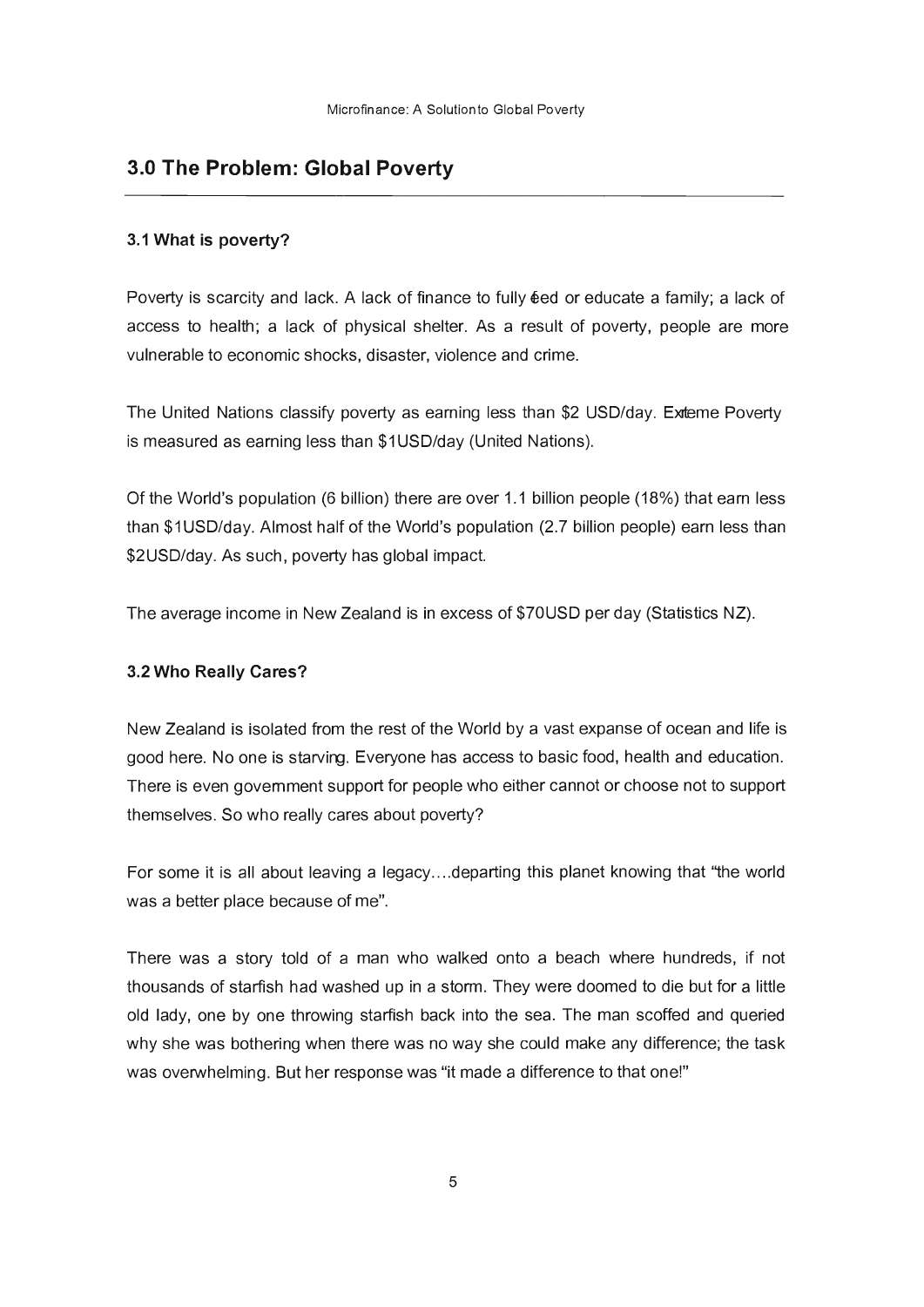For some people no other motivation is necessary than seeing a need and doing what they can to help.

But that is not everyone. Why else would someone do anything about poverty? Another strong reason to get involved is that as long as there is poverty, there are increased costs of doing business. That is a strong motivation for doing something.

The World is rapidly becoming a smaller place. Where it took six weeks to travel from Europe to New Zealand fifty years ago, it now takes 24 hours.

Poverty fuels instability and an insecure society. We see increasing global impact of this with the rise of terrorism not only affecting the country of those disaffected, but throughout the world.

Globally, business benefits from operating in stable and secure societies. One has only to look at the insurance bill to see that an act of terrorism half way around the world affects the costs of doing business in our own country. With more and more businesses having a global scale, the costs are spread throughout, particularly to those who are perceived as being more able to wear the expense.

Global society benefits from peace and economic stability. As seen in the current situations of Iraq and Afghanistan, there is a significant cost to trying to implement peace and stability. The cost is in paid in the lives of civilians and soldiers as well as millions of dollars daily both now and pledged into the future. Govemments do not spend and pledge this support with money printed for that purpose but rather from tax received from businesses and individuals.

Whether an individual tax payer, a business or in some other way a user of goods and services in a country, you bear some of the cost of global poverty. As such we all have a vested interest in bringing about a reduction in global poverty.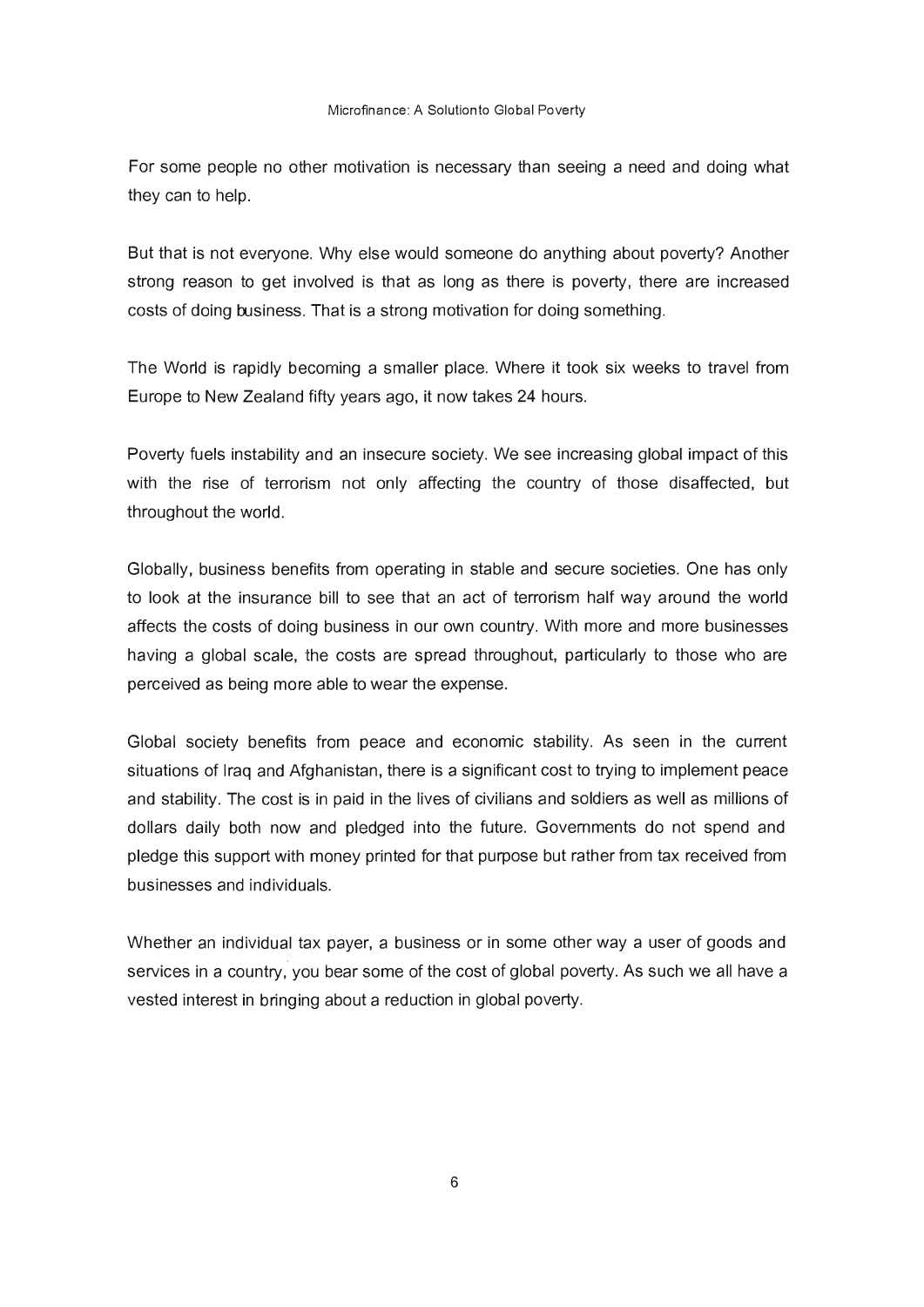#### 3.3 What could bedone?

Poverty is not new. For many years people and organisations have worked with the World's poor, giving aid, providing education, assisting with health care. People like Mother Theresa. Organisations like Red Cross, World Vision, Leprosy Mission ... to nane but a few.

Individuals throughout the world make financial donations and contributions of goods and services. More recently in 2005 we saw the repeat of an international fundraising event for the poor called Live Aid. This was led by Sir Bob Geldof and supported by the likes of Madonna and Bono (U2). At the same time political leaders were discussing the merits of forgiving Africa's international debt.

However, giving more money does not solve the problem of global poverty. Giving more money is actually part of the problem:

- $\triangleright$  The more given, the greater the dependency on the giver. The hand out results in the hand becoming bigger and asking for more and more. This can eventually become perceived as a 'right' rather than a privilege. In effect the reliance on someone else coming through with the solution or finance all the time leads to a disempowering of the receiver. We see this in New Zealand with some long-term beneficiaries- they no longer have the motivation or willingness to provide for themselves.
- $\triangleright$  Giving large amounts of money often ends up in the wrong hands, particularly where there is widespread corruption and little accountability. The result is that those in greatest need, who usually have the least influence, end up no better off.
- $\triangleright$  There is a limit to the amount any person, organisation or country can give.

The United Nations has recognised the need for something to be done. In 2000, members from 189 countries came together and Signed the Millennium Declaration that led to the adoption of the Millennium Development Goals. Of the eight goals, the first is to halve the proportion of people living in extreme poverty – and those suffering from hunger  $-$  between 1990 and 2015.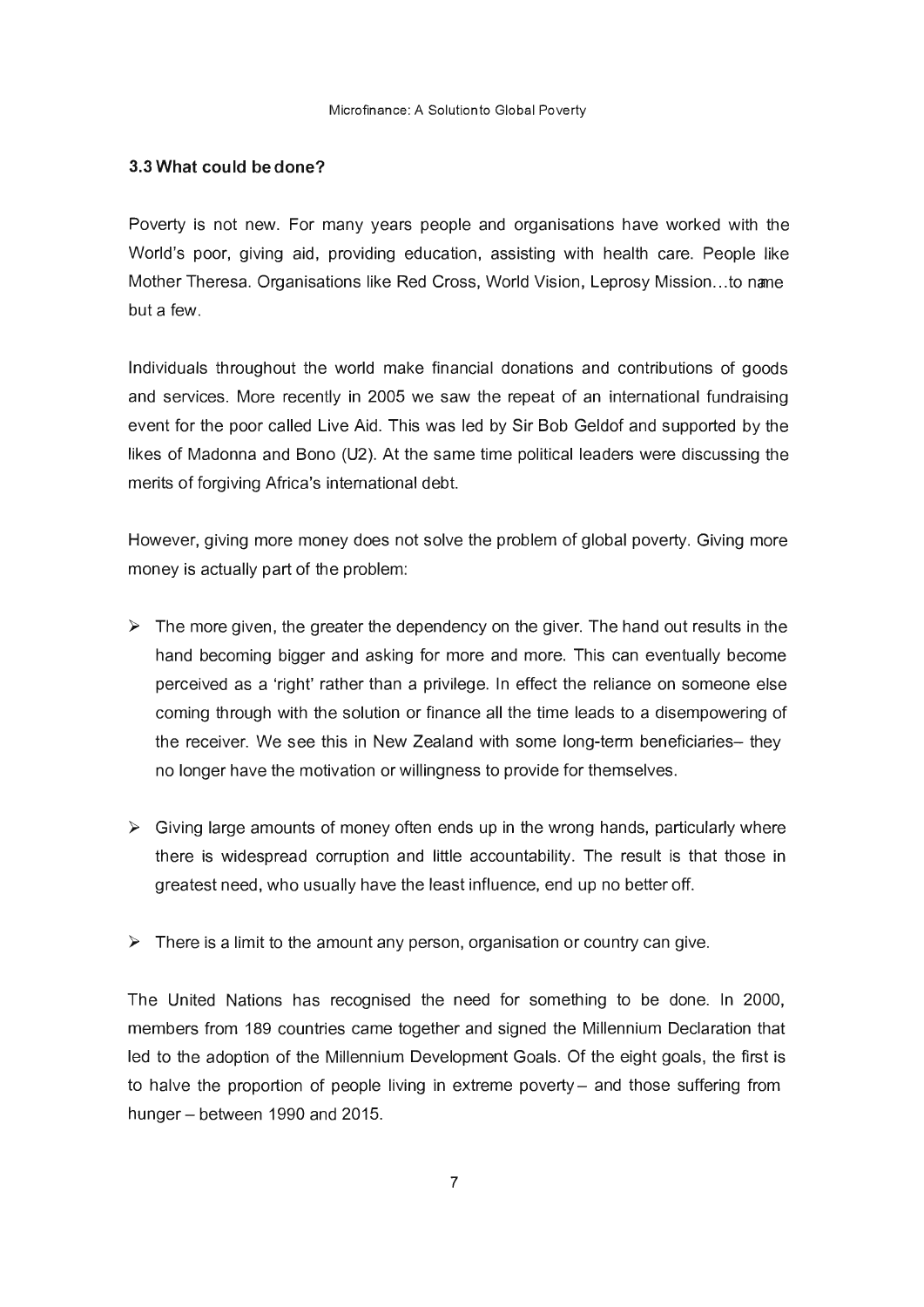Although progress appeared to being made in Asia, Latin America and the Pacific, the continent of Africa saw an increase in poverty levels from 1990 to 2000. As one report stated "There is an urgent need.... to scale up action." The Global Monitoring Report 2004 mentioned concern that if current trends continued, most developing countries would fail to meet the 2015 goals.

It is far easier and cheaper making a statement than making a difference.

So what can be done that will make a significant and lasting difference?

More than half a billion poor people could create jobs and increase their incomes if they had access to financial services (World Vision).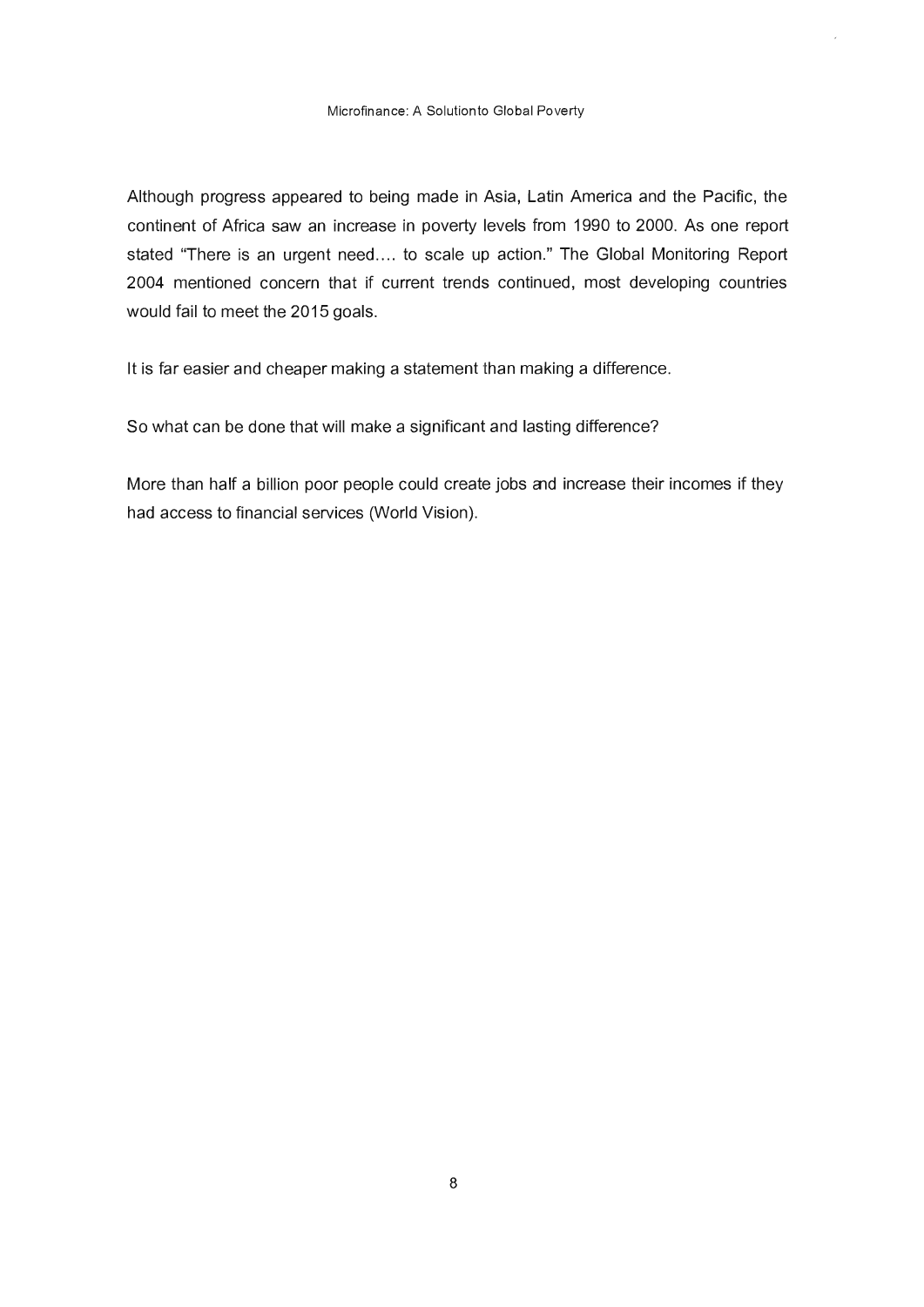## **4.0 The Solution: Microfinance**

#### **4.1 What is Microfinance?**

Microfinance is the provision of financial services to those excluded from the formal financial system. Microfinance includes loans, savings and insurance.

The intention of microfinance is to enable poor people to grow business and increase profit therefore raising themselves up a level and out of the poverty trap. Loans may also be used to smooth income streams, protect against adverse events and increase quality of life. An example of protection against adverse events is when a main income earner from a family falls ill. In order to receive proper treatment the family needs to pay for medication or even surgery. Without microfinance services they would have to sell all or part of their business, home or land, effectively reducing their ability to earn/provide for themselves in the future.

The poverty trap is where an individual or family is living at a subsistence level and do not have access to resources that would help them break out of this. Some of the barriers to these accessing these resources are as follows:

- $\triangleright$  Poverty barriers for example where standard financial institutions exclude the poor from their services due to lack of equity, security and/or credit rating. Alternatively there may be access to informal financial services ("loan shark") where interest rates up to 5% per day are not uncommon.
- $\triangleright$  Social barriers for example where certain social groupings (eg. Caste structure in India) are excluded from financial services.
- $\triangleright$  Cultural barriers for example where a culture forbids interest being charged on a loan hence no viable financial services can be provided.
- $\triangleright$  Gender barriers for example where women are excluded from financial services.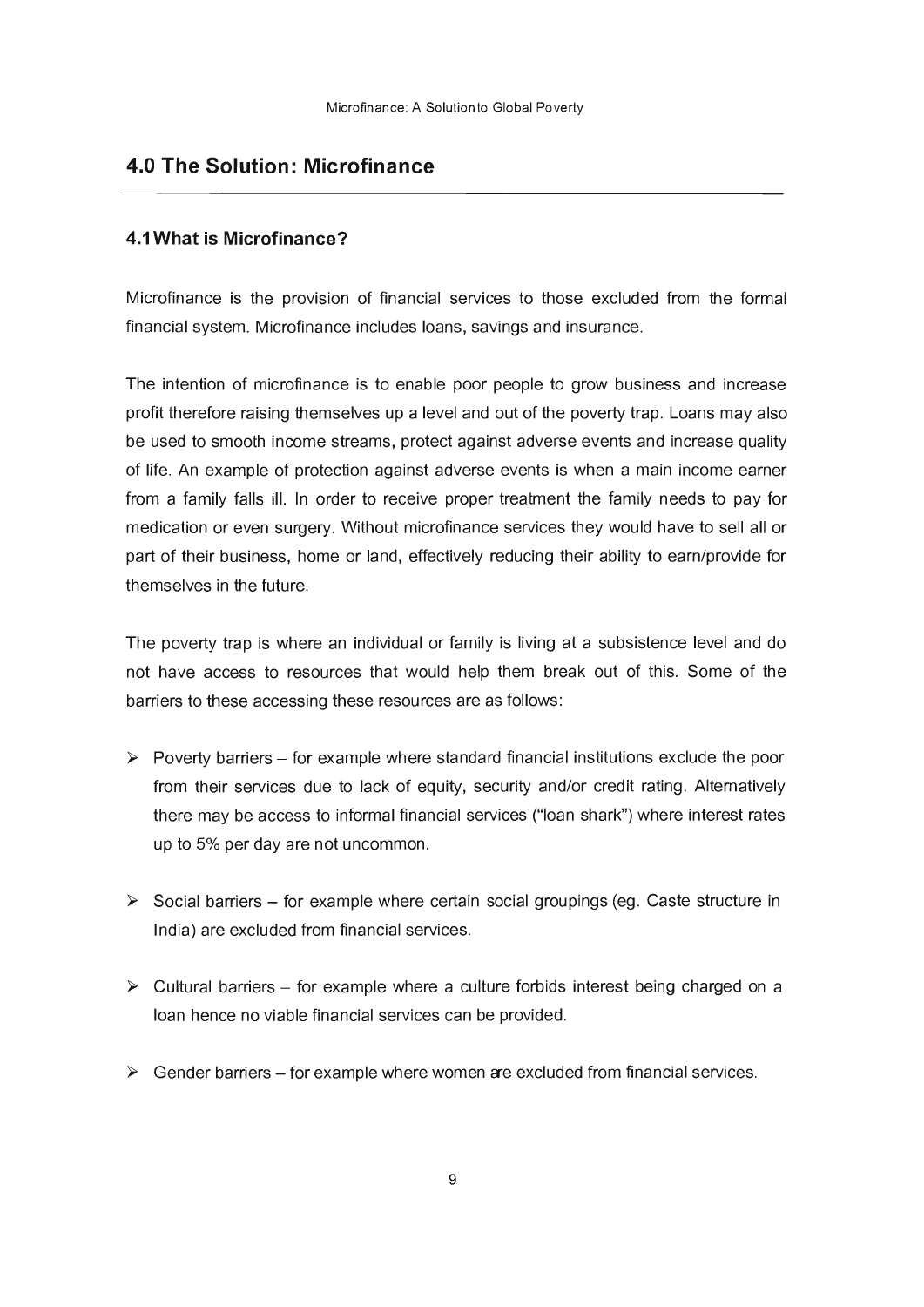#### **4.2 How does MF work?**

The loans are generally small, unsecured and with a short repayment period. For example, the first tier in the Vision Fund Programme in Cambodia is US \$25. Typically the loans are repaid over a period of three months to a year. The following diagram is an example of a microfinance loan in practice (Vision Fund).



- $\triangleright$  An individual hears of microfinance institute and applies for a loan. Typically this is through word of mouth with the loan officers outreaching into the communities to grow a loan portfolio.
- $\triangleright$  The individual receives assistance in business planning and the loan officer goes through the proposed loan, payments and method of payment. The loan officer also makes judgement on the individuals ability to repay. It is unlikely that the individual will be able to read or write hence the loan officer has to improvise, for example using a thumb print as a signature on loan documents.
- $\triangleright$  The individual receives loan cash. Although there may be no formal security, the individual may be part of a group of borrowers (community bank or solidarity group)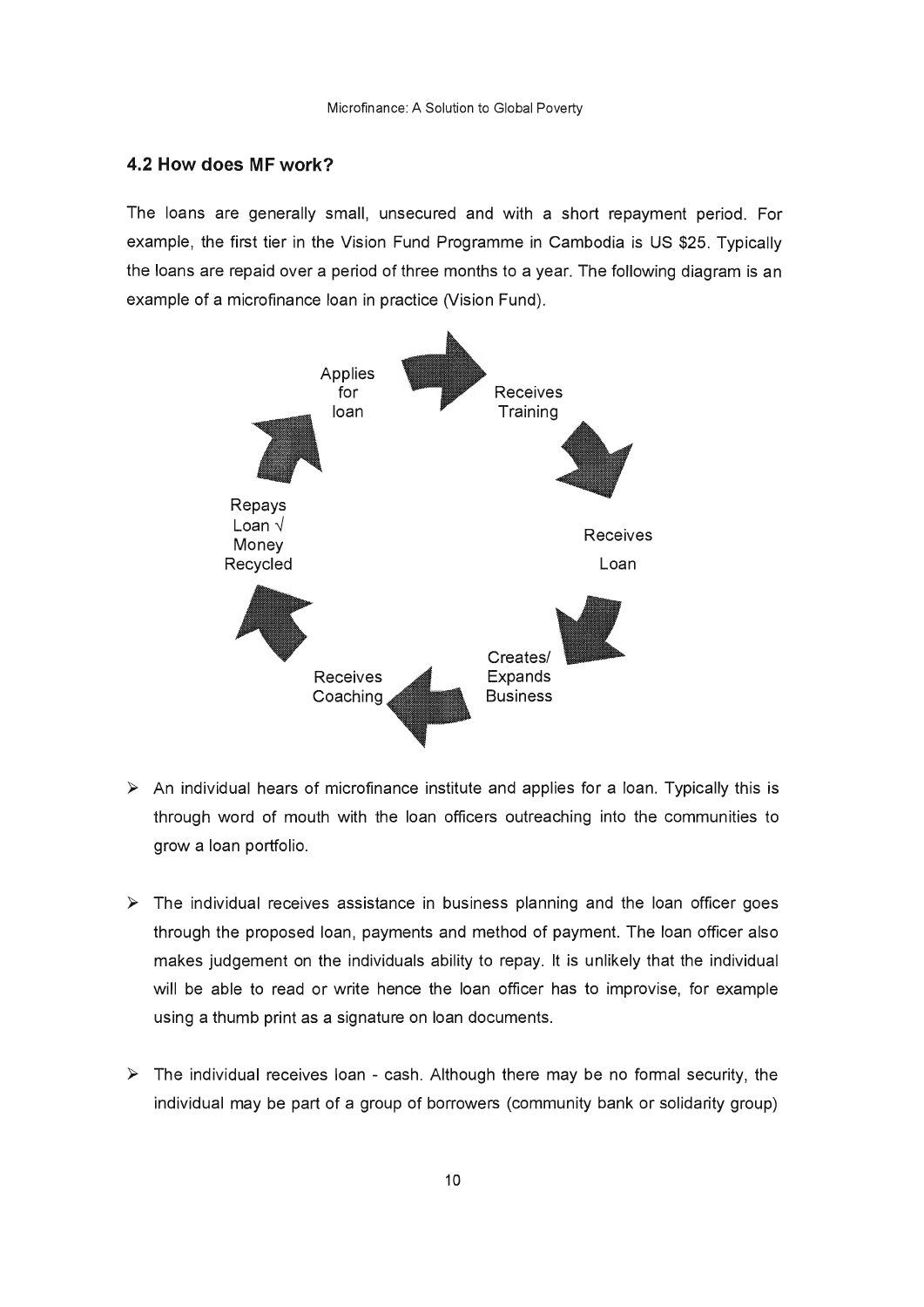who guarantee each other. If one individual fails on a payment then the group is responsible. Other incentives for repayment include reputation in a community and access to future loans.

- $\triangleright$  The individual uses loan funds to create new business or expand an existing operation. For example funds are used to buy grain in bulk that is then bagged in smaller amounts and sold on the side of the street at a profit.
- $\triangleright$  The individual meets regularly with the loan officer and/or a group of borrowers who encourage and coach one another. Typically the group will include some new borrowers and those with previous experience hence offering advice.
- $\triangleright$  The loan is fully repaid and funds are recycled. Once a loan is fully repaid an individual may have the ability to further borrow in larger amounts to a point where formal security may apply.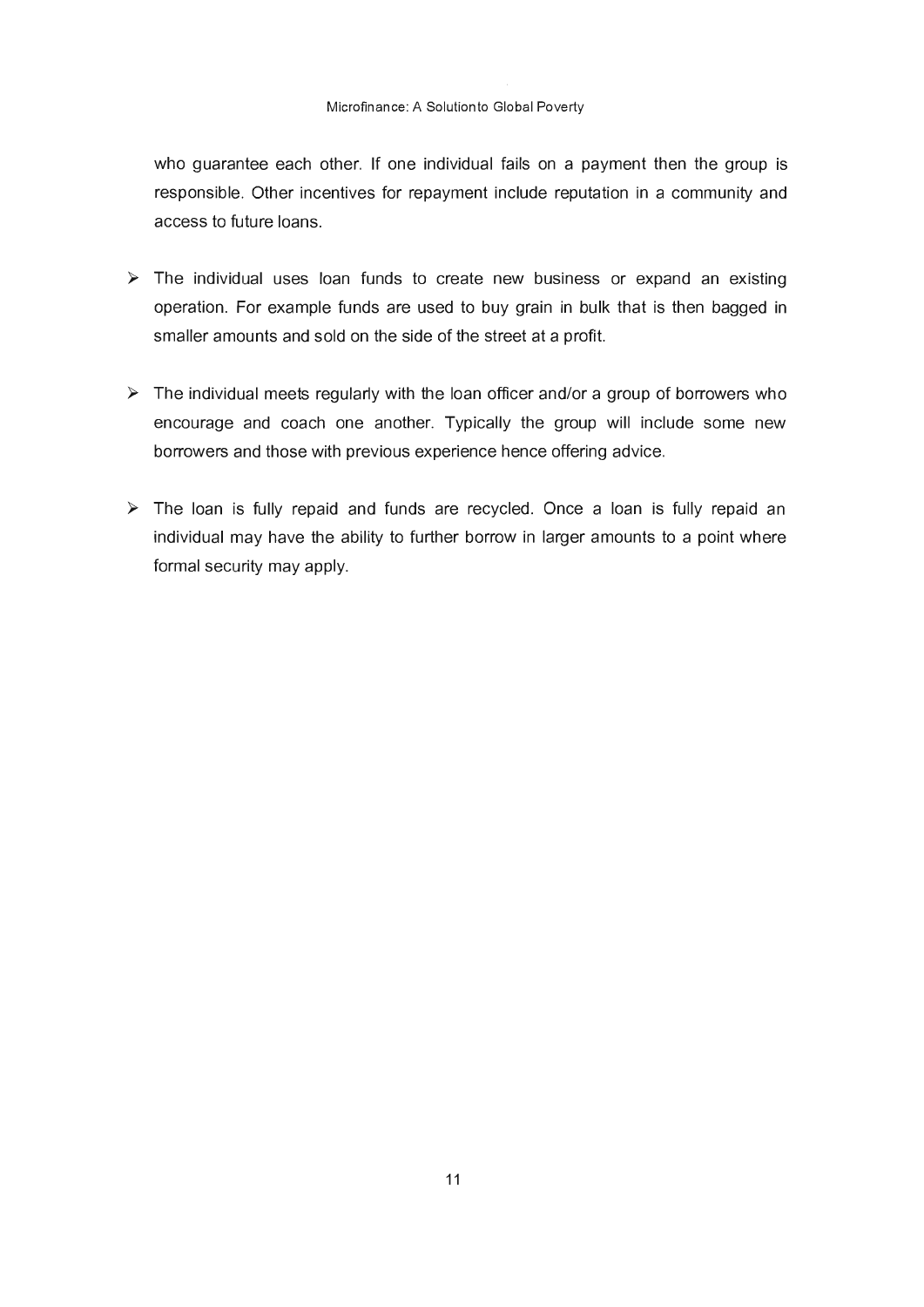#### **4.3 How does Microfinance benefit the poor?**

The following table was reproduced from Finance for the Poor, Asian Development Bank, 2000. This report stated that "Microfinance can be a critical element of an effective poverty reduction strategy."

As shown, the provision of financial services can result in diversfied income sources, increased incomes, reduced household vulnerability to risks and/or external shock, smoothened income and increased quality of life through empowerment - a step up.

| <b>Financial Service</b>                | <b>Results</b>                                                                                             | Impact on Poverty                                   |
|-----------------------------------------|------------------------------------------------------------------------------------------------------------|-----------------------------------------------------|
| Savings facilities of                   | More financial savings                                                                                     | Reduce household                                    |
| microfinance                            | Income from savings                                                                                        | vulnerability to                                    |
| institutions                            | Greater capacity for self-investments                                                                      | risks/extemal shocks                                |
|                                         | Capacity to invest in better technology                                                                    | Less volatility in household                        |
|                                         | Enable consumption smoothening                                                                             | consumption                                         |
|                                         | Enhance ability to face external shocks                                                                    | Greater income                                      |
|                                         | Reduce need to borrow from money<br>lenders at high interest rates                                         | Severity of poverty is reduced<br>Empowerment       |
|                                         | Enable purchase of productive assets                                                                       | Reduce social exclusion                             |
|                                         | Reduce distress of selling assets                                                                          |                                                     |
|                                         | Improve allocation of resources                                                                            |                                                     |
|                                         | Increase economic growth                                                                                   |                                                     |
| <b>Credit Facilities</b><br>(eg. loans) | Enable taking advantage of profitable<br>investment opportunities<br>Lead to adoption of better technology | Higher income<br>More diversified income<br>sources |
|                                         | Enable expansion of microenterprises                                                                       | Less volatile income                                |
|                                         | Diversification of economic activities                                                                     | Less volatile in household                          |
|                                         | Enable consumption smoothening                                                                             | consumption<br>Increase household                   |
|                                         | Promote risk taking<br>Reduce reliance on expensive informal                                               | consumption                                         |
|                                         | sources                                                                                                    | Better education for children                       |
|                                         | Enhance ability to face external shocks                                                                    | Severity of poverty is reduced                      |
|                                         | Improve profitability of investments                                                                       | Empowerment                                         |
|                                         | Reduce distress of selling assets                                                                          | Reduce social exclusion                             |
|                                         | Increase economic growth                                                                                   |                                                     |
| Insurance Services                      | More savings in financial assets                                                                           | Greater income                                      |
|                                         | Reduce risks and potential losses                                                                          | Less volatility in consumption                      |
|                                         | Reduce distress selling of assets                                                                          | Greater security                                    |
|                                         | Reduce impact of external shocks                                                                           |                                                     |
|                                         | Increase investments                                                                                       |                                                     |
| Payments/Money                          | Facilitate trade and investments                                                                           | Greater income                                      |
| <b>Transfer Services</b>                |                                                                                                            | Higher consumption                                  |
|                                         |                                                                                                            |                                                     |

#### Microfinance and poverty reduction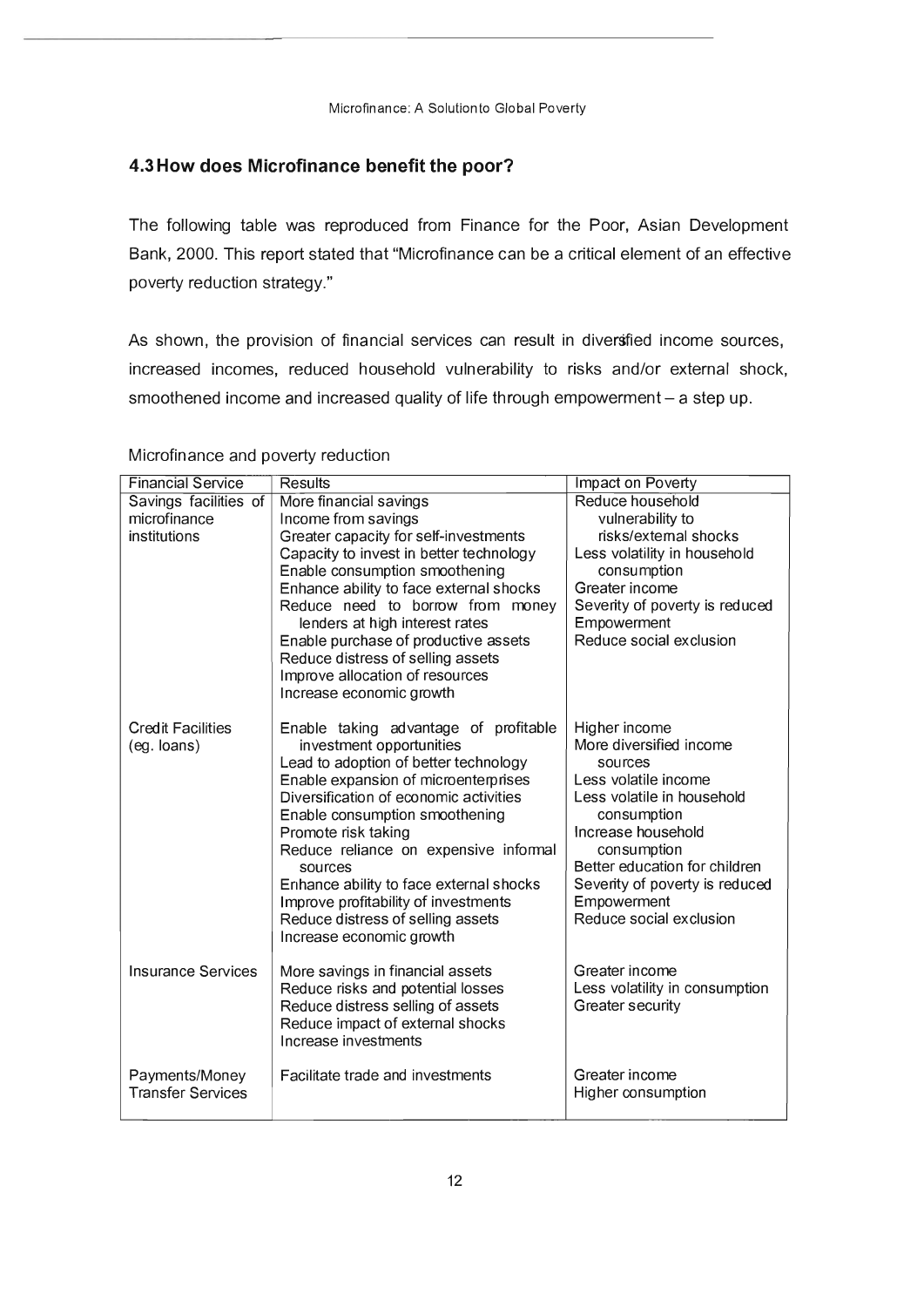#### **4.4How does MF benefit a community? .**

The provision of microfinance services can result in many flow-on effects that beefit the community as a whole. Some of these are as follows:

- $\triangleright$  Development of micro-enterprises. As an individual obtains access to greater financial resource, grows own business, diversifies and may even start additional micro enterprises.
- $\triangleright$  Micro-enterprises create jobs. As a business grows so does the requirement for more labour. A United Nations report indicates that for each microfinance loan, 1.5 jobs are created.
- $\triangleright$  As micro enterprises expand, the supply of goods and services are increased to a community. For example, as the corner store expands it brings in a wider range of products and eventually other services such as internet access (seen in Uganda).
- $\triangleright$  As household income increases there is a greater demand and ability to pay for improved education, health, infrastructure ....
- $\triangleright$  Improved stability in community.

#### **4.5What are the limitations to MF?**

Microfinance is not a cure-all. It is a vehicle that can help individuals get to a goal but of itself it is nothing. There are a number of other factors that need to be incorporated for a fully effective strategy in reducing poverty. These include such things as greater education, improved governance and better health services.

Microfinance on its own has some specific limitations even when incorporated in an overall potentially effective poverty alleviation strategy. These limitations include the following.

 $\triangleright$  Requirement for economic opportunity. If an individual exists in a situation where there is no opportunity to grow a business then microfinance has little use. For example in a disaster situation such as immediately following the Asian tsunami or refugees camped on the Sudanese (desert) border. There must be some business opportunity to start with in order for microfinance to provide some benefit.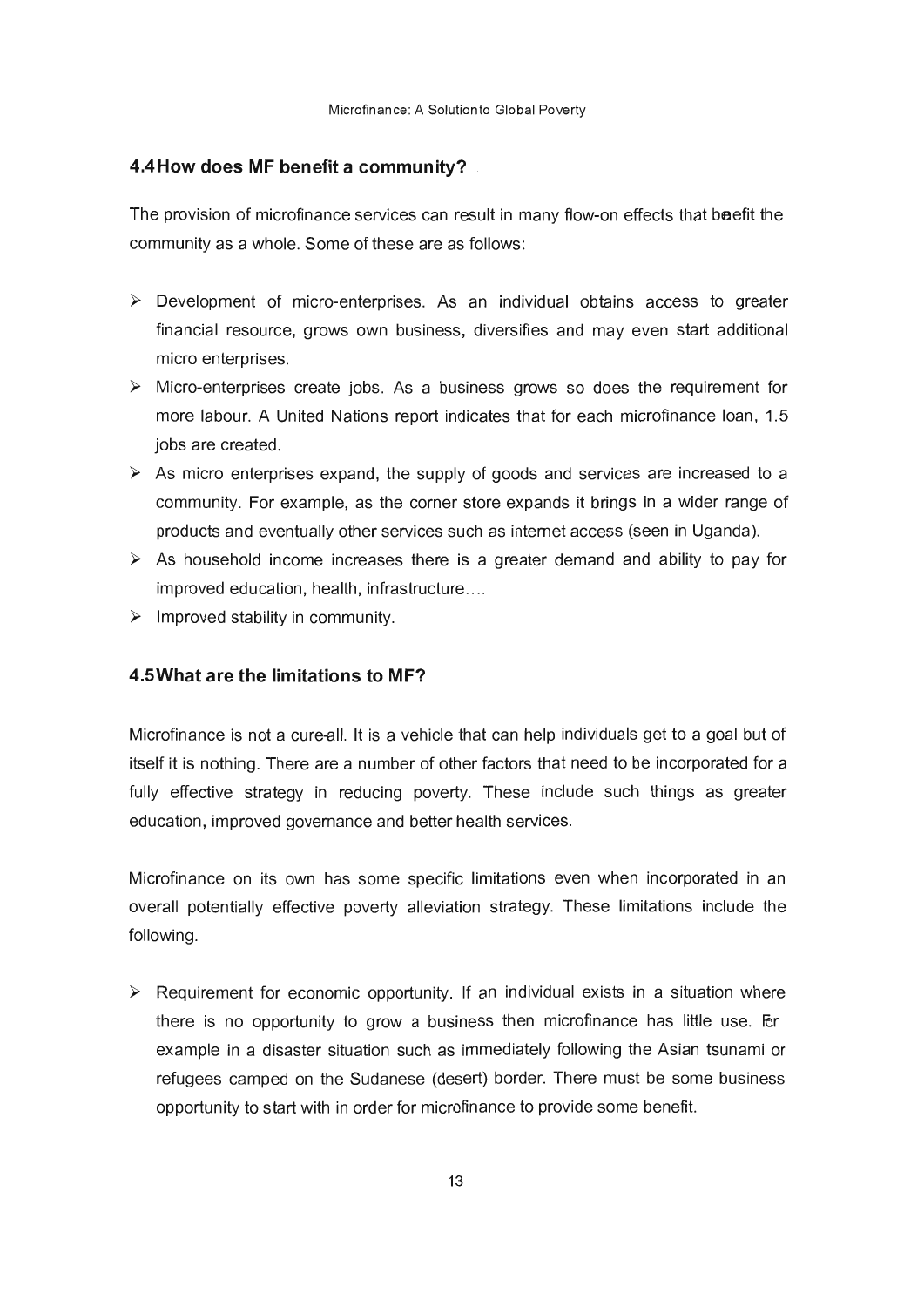- $\triangleright$  Individual ability to repay the loan. No matter how much you help some people they struggle to help themselves. Some individuals, even if few, do not have the abilityphysical, mental or emotional, to borrow and repay a loan. They may benefit more through the provision of microfinance services in a community where more jobs are created.
- $\triangleright$  Environmental conditions eg. Regulation, inflation. Some conditions in a country can be prohibitive or restrictive to a Microfinance Institute getting established and being viable. A measure of regulation is beneficial in the financial sector. For example, it ensures that if you put your savings in an institution, you can get it back again. However over-regulation, where access to credit funds is restricted or significant legal restrictions are imposed on financial institutions, can limit the effectiveness of a Microfinance Institute. Another example is where interest rates may be capped possibly resulting in negative real interest where inflation exceeds the nominal interest rate. This results in the 'shrinking' of a loan portfolio over time even with full repayment.
- $\triangleright$  Viability/Sustainability of Microfinance Institute. Ninety percent of microfinance institutes rely on donor funding (UNCDF, 2002). Few progress to Operational Self Sufficiency where all the cash costs (eg. Administration, interest, loan loss) of the institute are covered; let alone Financial Self Sufficiency where the cash and non cash costs (eq. Depreciation, inflation, capitalisation  $-$  growth) are fully covered. Less than two percent qualify as sustainable institutions. Without sustainability of the institute providing the means for a hand up how can poverty reduction be sustainable?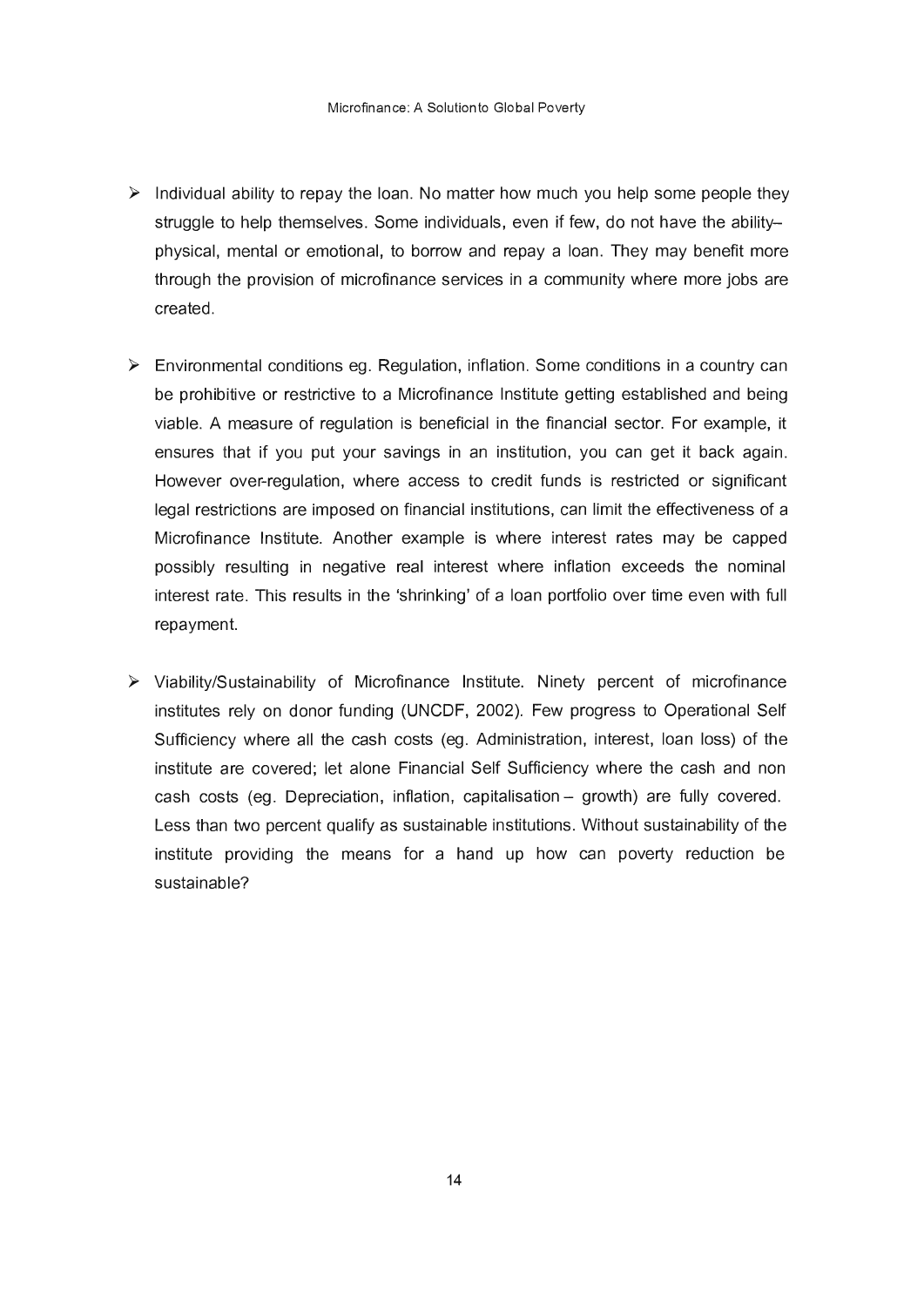# **5.0 The Application: MF in Practice**

#### **5.1 World Vision: Vision Fund**

World Vision is one of many international organisations involved in aid and development. In New Zealand they are account for over half of the privately funded overseas aid. The organisation was founded in 1950 and has built up a strong reputation to be leaders in their field.

World Vision did not initially start out providing microfinance services to the poor. They have evolved from providing emergency relief to Basic Area Development (Child Focus) to Microenterprise Development and Microfinance. Now they involved with the full range of aid and development

Vision Fund is now the separate arm of World Vision that encompasses all the Microfinance development. Vision Fund is only currently involved where there has already been a strong World Vision presence. Hence there is alrecdy some basic infrastructure, a strong local network and most importantly, trust.

The first World Vision microfinance services were provided in Latin America in 1993. Now Vision Fund is serving in 44 countries with 258,000 clients. The total loan portfolio is currently \$76m (2005).

The short-term goal of Vision Fund is to help lift 550,000 clients out of poverty by 2008, with loan portfolio in excess of \$150m.

The way Vision Fund (Cambodia) works is as follows:

- $\triangleright$  Sponsorship funds are raised and then leveraged off to gain further commercial funds to reach a far greater number of individuals. Sponsorship funds alone would not be sufficient to meet the need.
- $\triangleright$  Local loan officers leverage off existing networks and trust in a community to identify individuals who would benefit from and be suitable for microfinance services.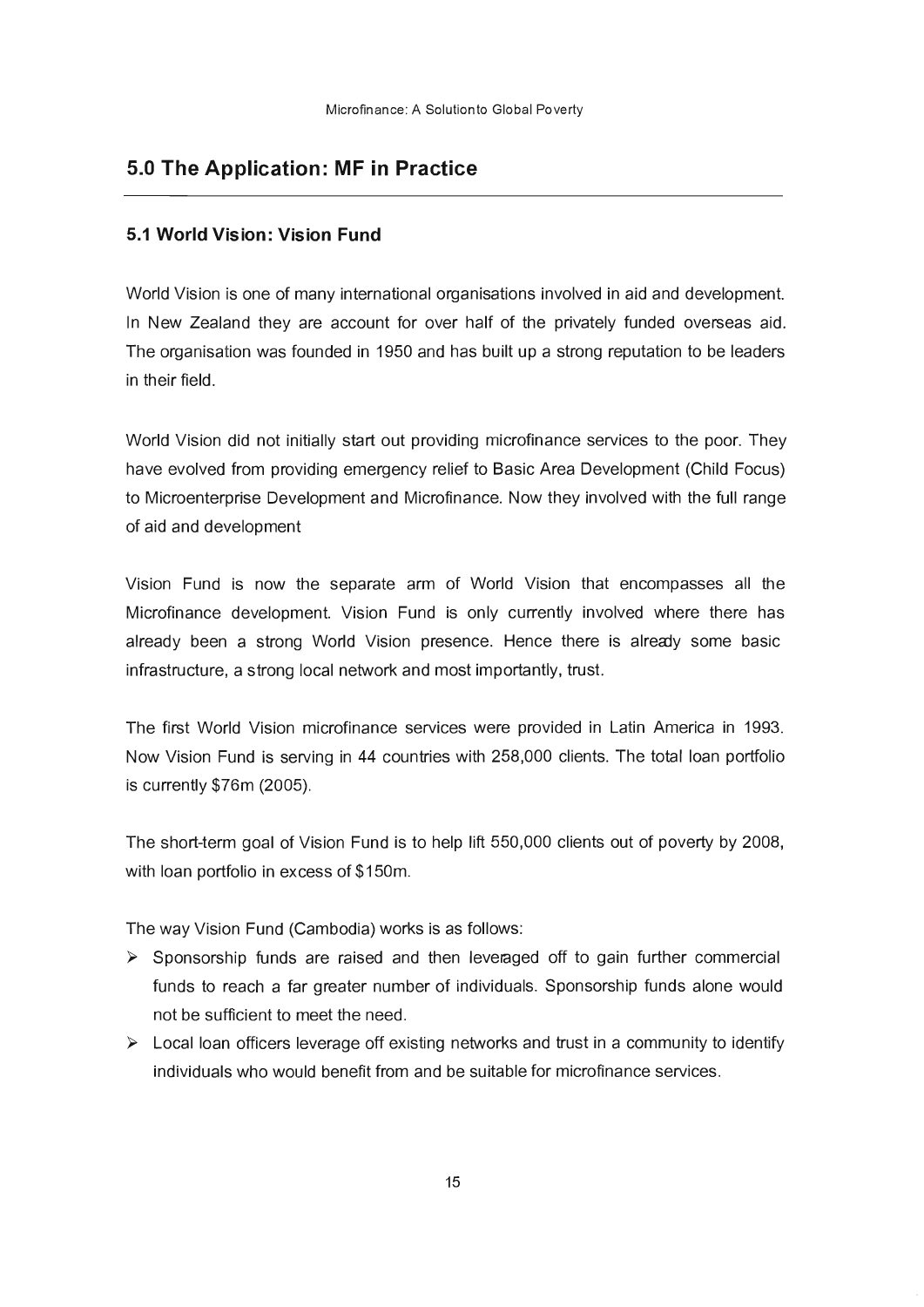- $\triangleright$  Individuals borrow money from Vision Fund as part of a community group that meets together fortnightly to receive training, encouragement and make payments as part of guaranteeing one another. The community group is typically 2060 women (79%) from a similar peer group within the same neighbourhood.
- $\triangleright$  Businesses grow and repayments are made.
- $\triangleright$  Once loans are fully repaid individuals may have the opportunity to borrow successive loans in continuing with the group or even progress to larger individual loans secured over a particular asset.

On time repayment for Vision Fund Cambodia is 99.8%. This compares favourably with commercial banks that have tangible securities against loans.

#### Living Example:

Lim was a rice noodle-maker of 20 years earning less than NZ \$1.50 per day. He was supporting a family of six children. In 2004 he took a loan of NZ \$130 to buy better rice. Subsequently he increased noodle production from 100kg to 700kg per day. Now he eams NZ \$10 per day and employs several family members.

"For the first time in my life... I can build my business as I choose. My children can choose a better future." (Source: World Vision)

#### **5.2 Uganda**

Uganda is a country similar to the size of New Zealand but with a population of 24 million. Of this population, 10% have aids. This has and will have a significant impact on the social and economic performance of the country.

The country has highly productive soils and food is not lacking. However, where a family may have their own children plus those from deceased brothers or sisters- due to aids, there is usually not enough money to fully educate everyone. Lack of education is one contributor to staying in poverty.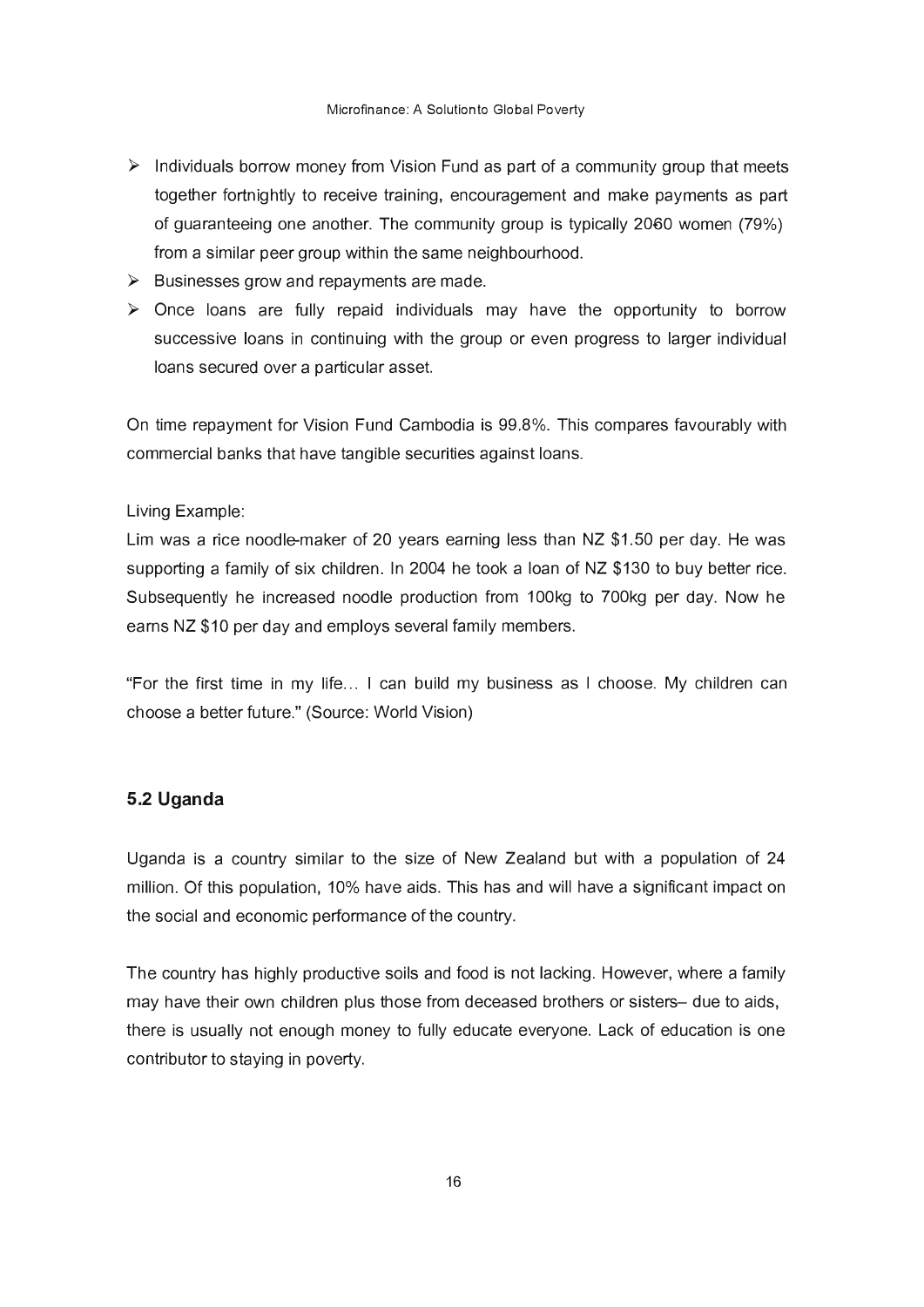Also, a family may have a small busiress, such as a pharmacy (but not as we know it), but it is only half stocked due to lack of working capital (seasonal finance). This could be borrowed from a moneylender but the interest rates charged make the venture not worthwhile. Hence the family stays at a level where everyone exists 'hand to mouth' and there are no surpluses for education or even health issues that may arise.

So what could be done? Donations have a limit- both in the supply and the benefit as previously discussed. So how can microfinance help?

In 2004 two New Zealanders went to Mbale, a rural area in eastern Uganda near the border with Kenya. They connected with a local Ugandan pastor who leads a network of 20 churches throughout the region. Five years earlier, the Ugandan pastor had completed some training in New Zealand. This first visit to Uganda was to build relationship and assess the integrity of the people- Is what we have heard true? Can these people be trusted? The reports were excellent.

In 2005 a team of 13 business people travelled to the same area in Uganda. They looked at how to work with the local people to empower them to step up a level in providing for themselves and their extended families. Initially it was thought that business ideas would be the best.

However, the team found that business ideas already abound. One of the major limitations is the cost to implement the business ideas. One community bank scheme targeted at women had a cost of finance in excess of 50% pa.

So how could they help?

Steps so far (note that this is very much a smaHscale 'pilot' project):

- $\triangleright$  Identified local church network. In effect this could be the distribution network as it covered the whole region and was strongly connected into an oversight team.
- $\triangleright$  Identified key individuals to carry responsibility for the project. Obviously these people would need to have high integrity as well as an understanding of finance and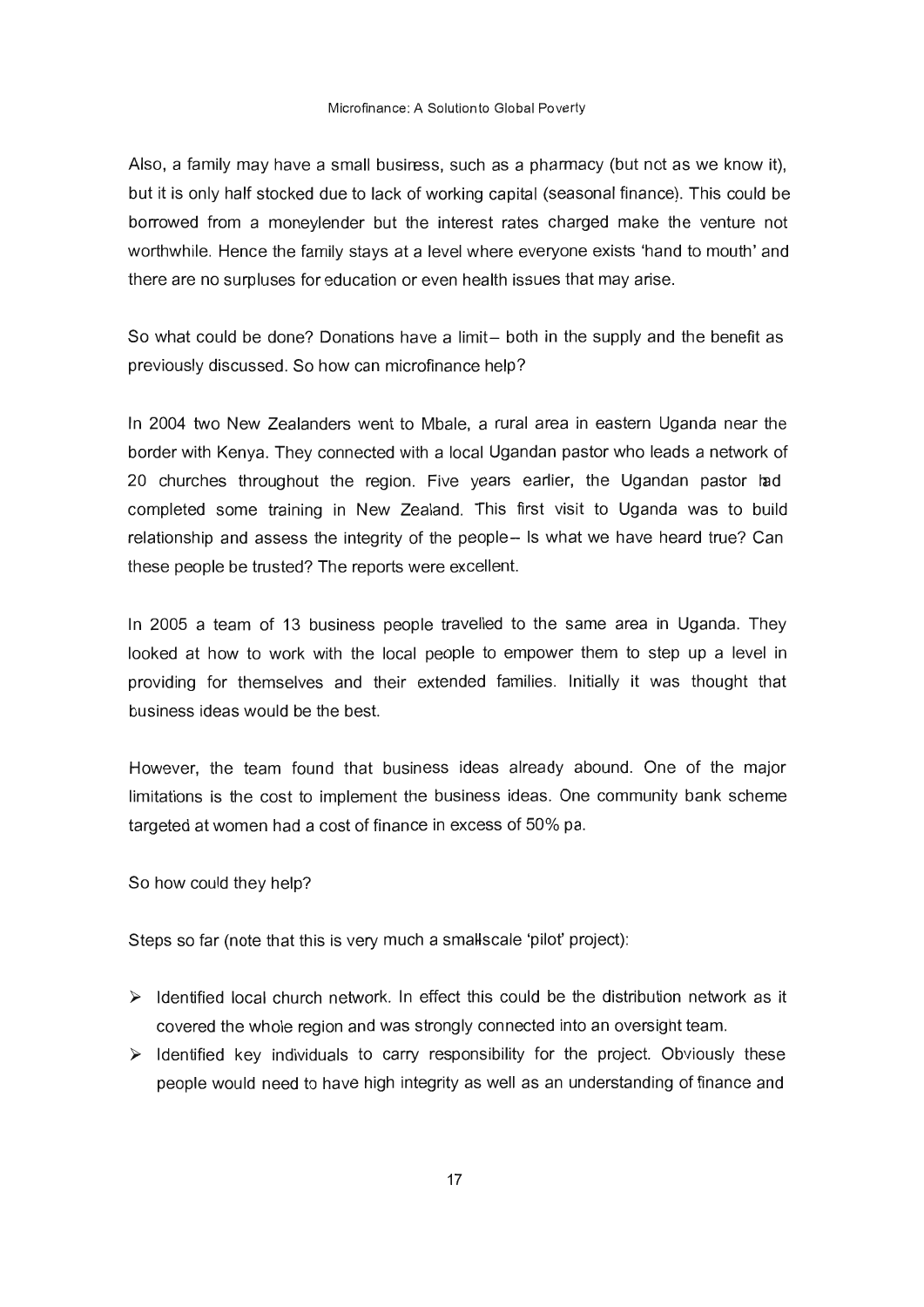business. The main individual identified actually works as part of a community bank and already understands microfinance in theory and practice.

 $\triangleright$  Gained agreement on desired outcomes and method. The project needs to be operated by locals without hands on input from New Zealand. The desired outcomes included empowering locals to establish and grow expanding business in order to release finance to fully support their own extended families. A separate trust was to be established and a board set up to govern the project. The agreed method of operation was via community banks where groups of individuals guarantee each other and meet regularly to encourage each other in business and finance.

Steps from here:

- $\triangleright$  Source initial funding from New Zealand businesses and individuals. This is primarily being sourced from a church network within New Zealand.
- $\triangleright$  Loan application, training and funding in Uganda. Some training material has been sourced by a contact that provides basic business training in rural India. The principles are the same.
- $\triangleright$  Planned trip 2006 by some of the New Zealand team to assess progress and assist in some training.
- $\triangleright$  Business expansion.
- $\triangleright$  Repayment and recycling of loans.
- $\triangleright$  Reassess progress.

So far progress has been slow, dealing with a different culture and communication half way around the world. However with the right people (volunteers at this pilot stage) there is no reason why some New Zealand 'donated' funds cannot have a far greater impact for a longer period.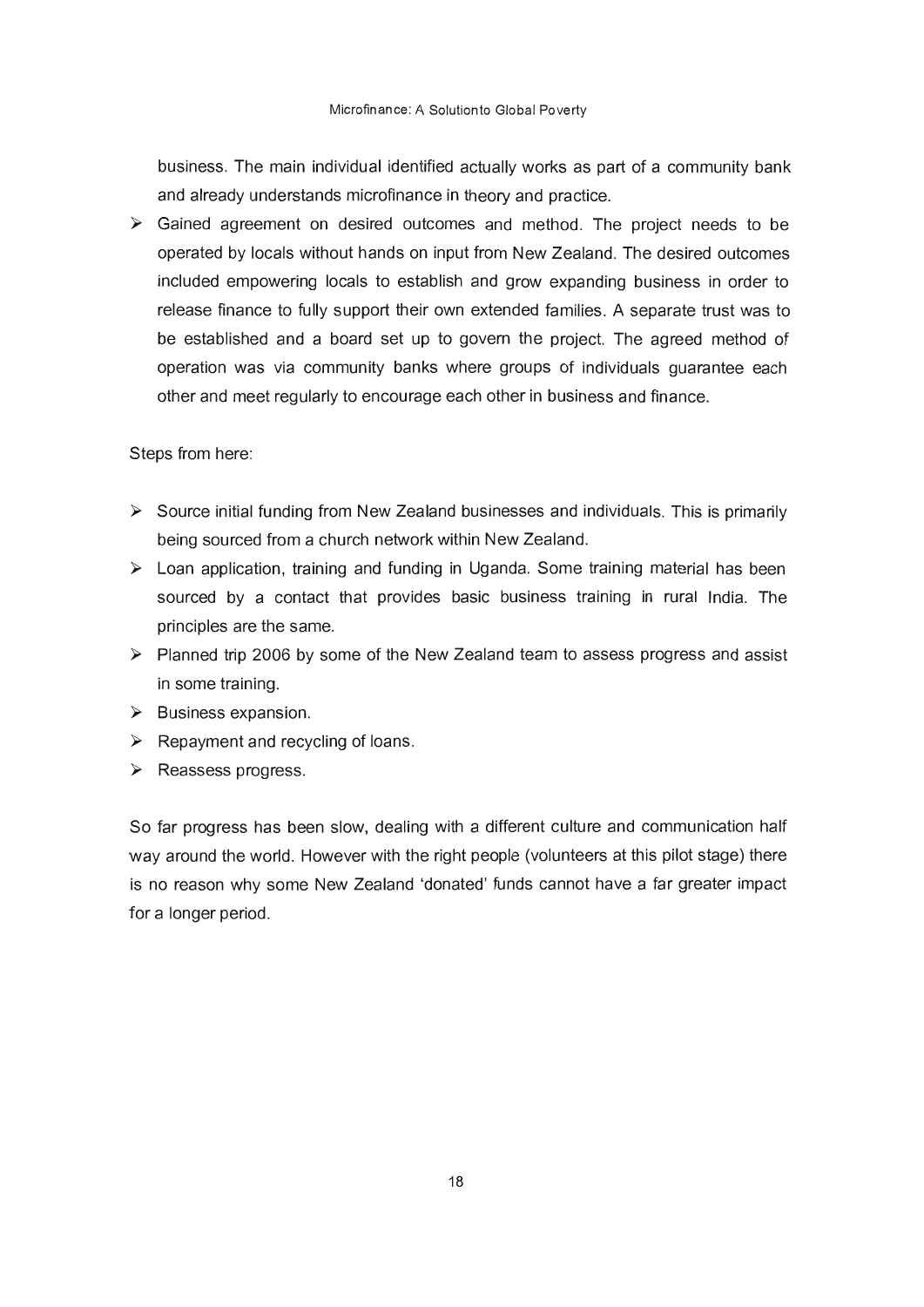# **6.0 Summary**

Give a man a fish, you feed him for a day; Teach a man to fish, you feed him for a lifetime...

**Fund a man to fish, you can change a nations future.**